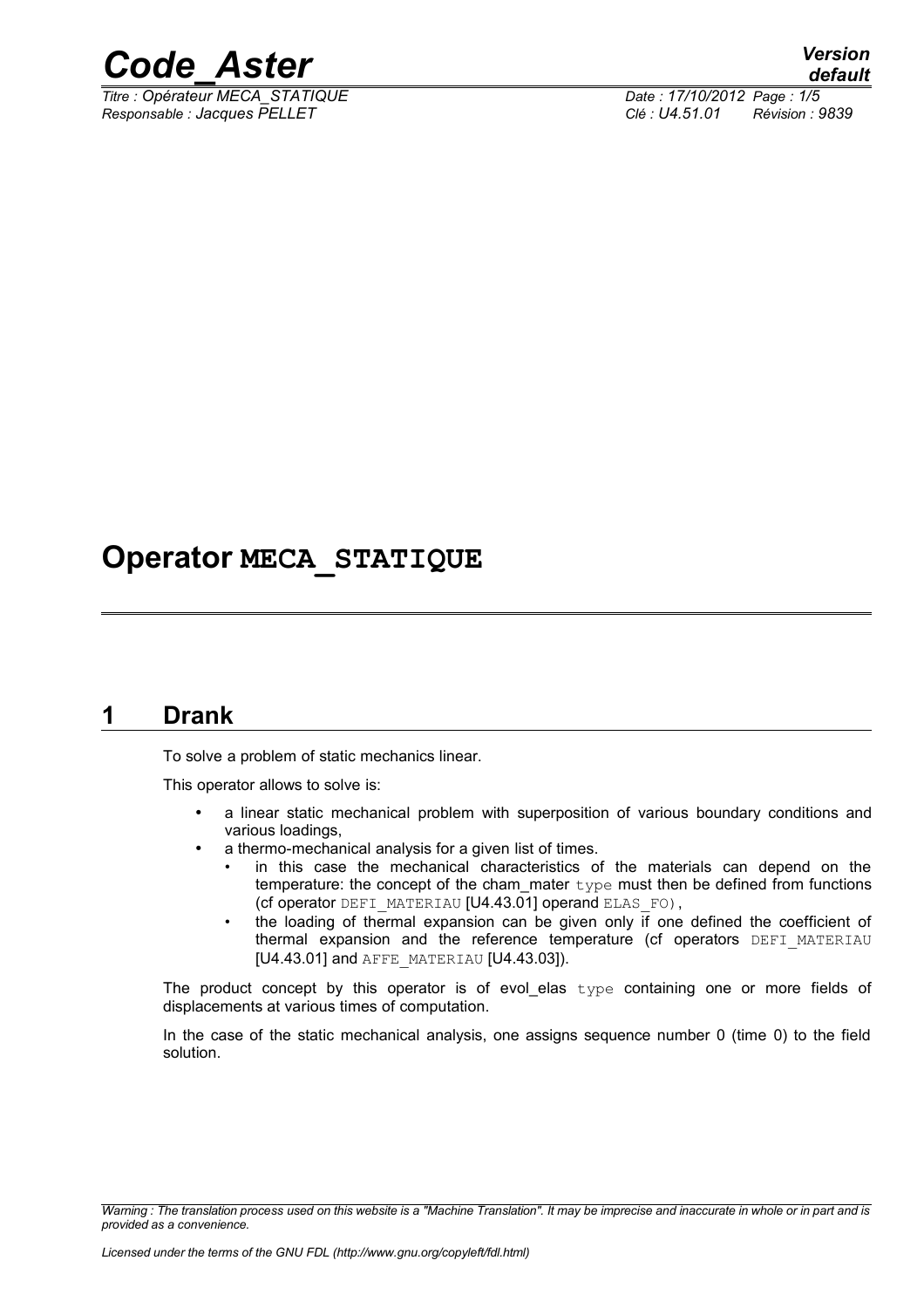*Titre : Opérateur MECA\_STATIQUE Date : 17/10/2012 Page : 2/5 Responsable : Jacques PELLET Clé : U4.51.01 Révision : 9839*

*default*

### **2 Syntax**

mestat [evol elas] = MECA STATIQUE , reuse = mestat, **(** ♦MODELE =mo , [model] ♦ | CHAM\_MATER =chmat , [cham\_mater] | CARA\_ELEM =carac ,  $\overline{\qquad}$  ,  $\overline{\qquad}$  [cara elem]  $\blacklozenge$ EXCIT = ( $\Gamma$  (  $\blacklozenge$ CHARGE = tank , / [char\_meca] [char cine meca] ◊FONC\_MULT= fmult , / [function] / [formula] ),)  $\sqrt{N}$  =/tps , [R] /0 . , [DEFAULT] /LIST\_INST =/litps , [listr8]  $\lozenge$ INST FIN = tf,  $\Diamond$ SOLVEUR = (... to see [U4.50.01] ), <sup>O</sup>OPTION = "SIEF\_ELGA", [DEFAULT]  $/$  "SANS",  $\Diamond$ INFO =/1 ,  $/2$ ◊TITER =titer , [l\_K80] **)**

*Warning : The translation process used on this website is a "Machine Translation". It may be imprecise and inaccurate in whole or in part and is provided as a convenience.*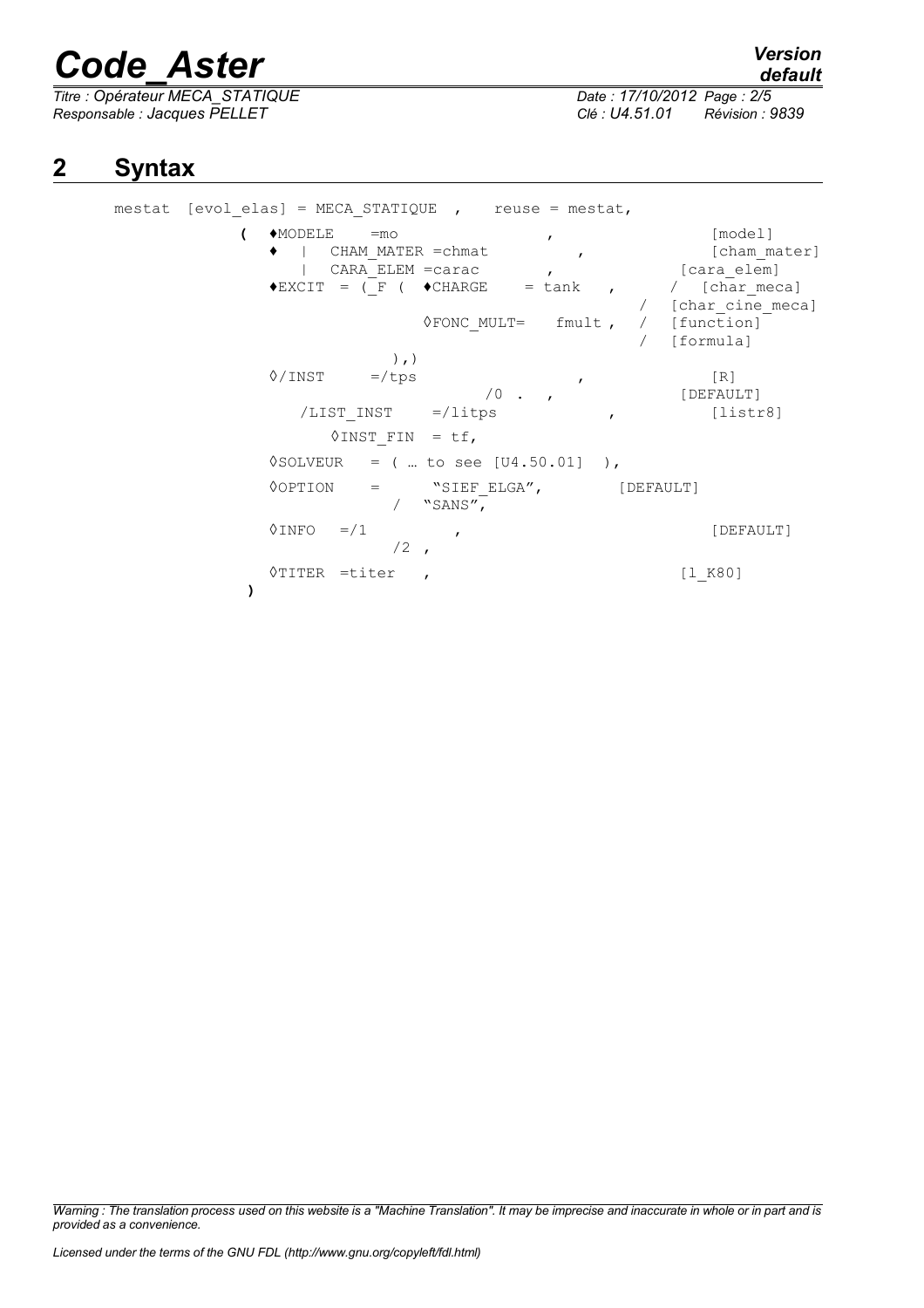*Titre : Opérateur MECA\_STATIQUE Date : 17/10/2012 Page : 3/5 Responsable : Jacques PELLET Clé : U4.51.01 Révision : 9839*

### **3 Operands**

#### **3.1 Operands MODELS / CHAM\_MATER / CARA\_ELEM**

One provides the arguments making it possible to calculate the stiffness matrix (and the second member):

 $MODELE = m_O$ 

Name of the model whose elements are the object of mechanical computation.

```
♦CHAM_MATER =chmat ,
```
Name of the material field.

```
\DiamondCARA ELEM =carac
```
Name of the characteristics of the structural elements (beam, shell, discrete,…) if they are used in the model.

### **3.2 Key word EXCIT and operands INST / LIST\_INST**

One defines the boundary conditions here and the loadings.

 $+$ EXCIT =

This key word factor makes it possible to define several concepts of the type charges, one by occurrence; the solution is calculated by **superimposing** the effects of the various loads applied.

#### **3.2.1 Operands CHARGE / FONC\_MULT**

 $\triangle$ CHARGE = tank,

Name of a concept of the char meca type produces by AFFE CHAR MECA or AFFE\_CHAR\_MECA\_F [U4.44.01] starting from the model Mo.

One can also give the name of a "kinematical load" (standard char cine meca) result of operators AFFE\_CHAR\_CINE and AFFE\_CHAR\_CINE\_F [U4.44.03].

 $\Diamond$ FONC MULT = fmult,

Name of a concept of type function (or formulates) which makes it possible to define for each time of computation a multiplying coefficient applied to the load tank.

 $f$ mult is a function of time: by default it is a constant function which is worth 1.

#### **3.2.2 Operands INST / LIST\_INST**

 $\sqrt{INST}$  = tps,

Key word used to carry out computation at only one time tps with the temperature corresponding to this time.

 $/LIST$  INST = litps,

 $\lozenge$ INST FIN = tf,

the list litps produced by DEFI LIST REEL [U4.34.01] defines times for which one asks for the computation of a thermomechanical evolution.

Key word INST FIN makes it possible to calculate only times former or equal to  $\pm f$ .

This key word (INST  $FIN$ ) combined with the key word "reuse" (réentrante orders) makes it possible to split a long thermomechanical transient.

One will make for example:

```
resu = MECA STATIQUE (... LIST INST = linst, INST FIN = 10. , ...)
MECA STATIQUE (reuse = resu, LIST INST = linst, INST FIN = 20. , ...)
```
*Warning : The translation process used on this website is a "Machine Translation". It may be imprecise and inaccurate in whole or in part and is provided as a convenience.*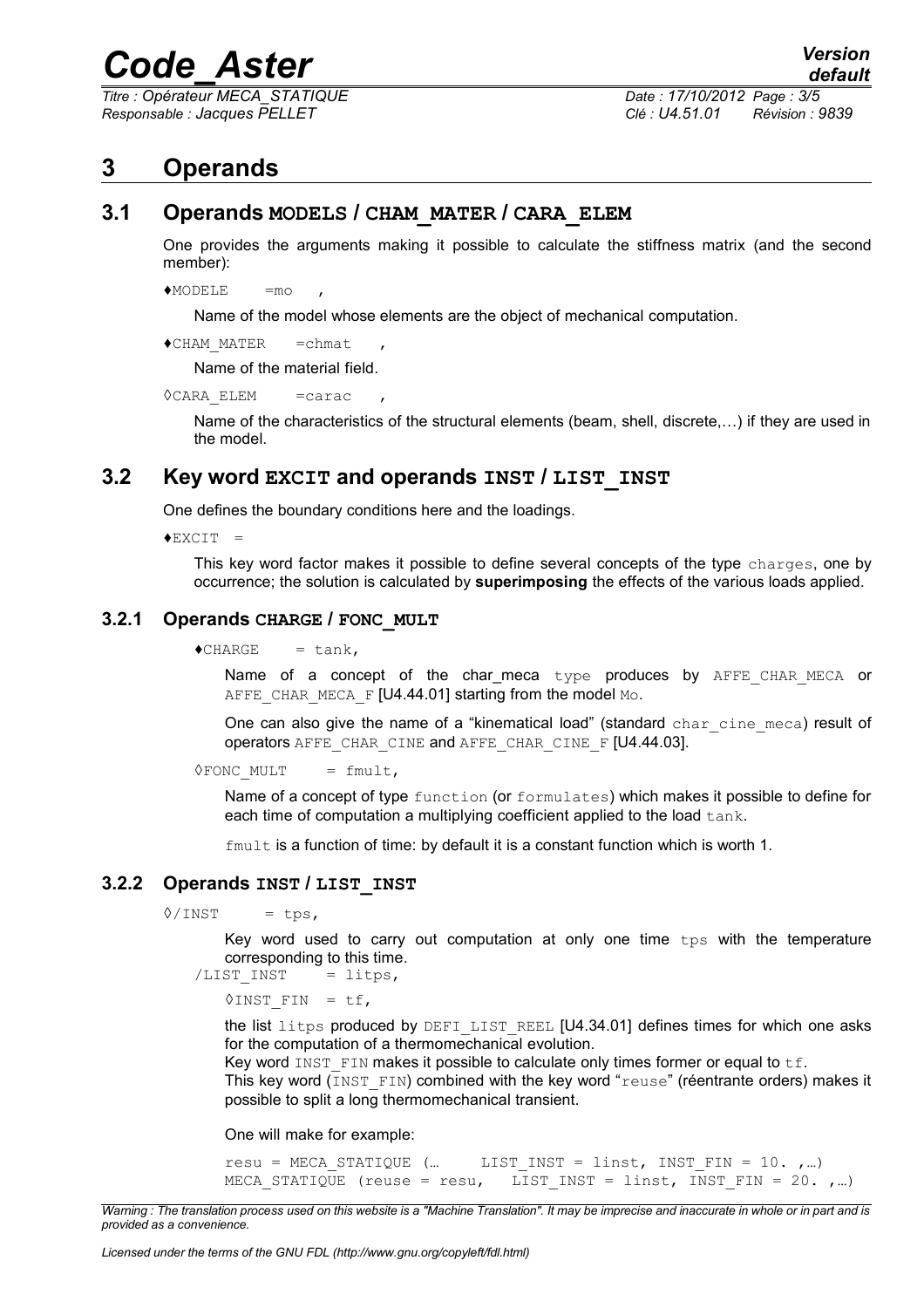*Titre : Opérateur MECA\_STATIQUE Date : 17/10/2012 Page : 4/5 Responsable : Jacques PELLET Clé : U4.51.01 Révision : 9839*

MECA STATIQUE (reuse = resu, LIST INST = linst, INST FIN = 30. ,...)

### **3.3 Key word factor solver**

See [U4.50.01].

### **3.4 Operand OPTION**

◊OPTION =/"SANS" /"SIEF\_ELGA"

By default command MECA STATIQUE calculates the stresses with Gauss points (or forces generalized for the structural elements).

The other options of postprocessing will be calculated a posteriori by the command CALC\_CHAMP [U4.81.04].

If the user indicates  $OPTION =$  "SANS", these stresses will not be calculated and the produced data structure will be less bulky.

### **3.5 Operand INFO**

 $\Diamond$ INFO = 1,

Prints the principal characteristics of the linear systems to solve: number of unknowns, size of the matrix.

### **3.6 Operand TITER**

◊TITER = titr,

Title which one wants to give to result [U4.03.01].

*Warning : The translation process used on this website is a "Machine Translation". It may be imprecise and inaccurate in whole or in part and is provided as a convenience.*